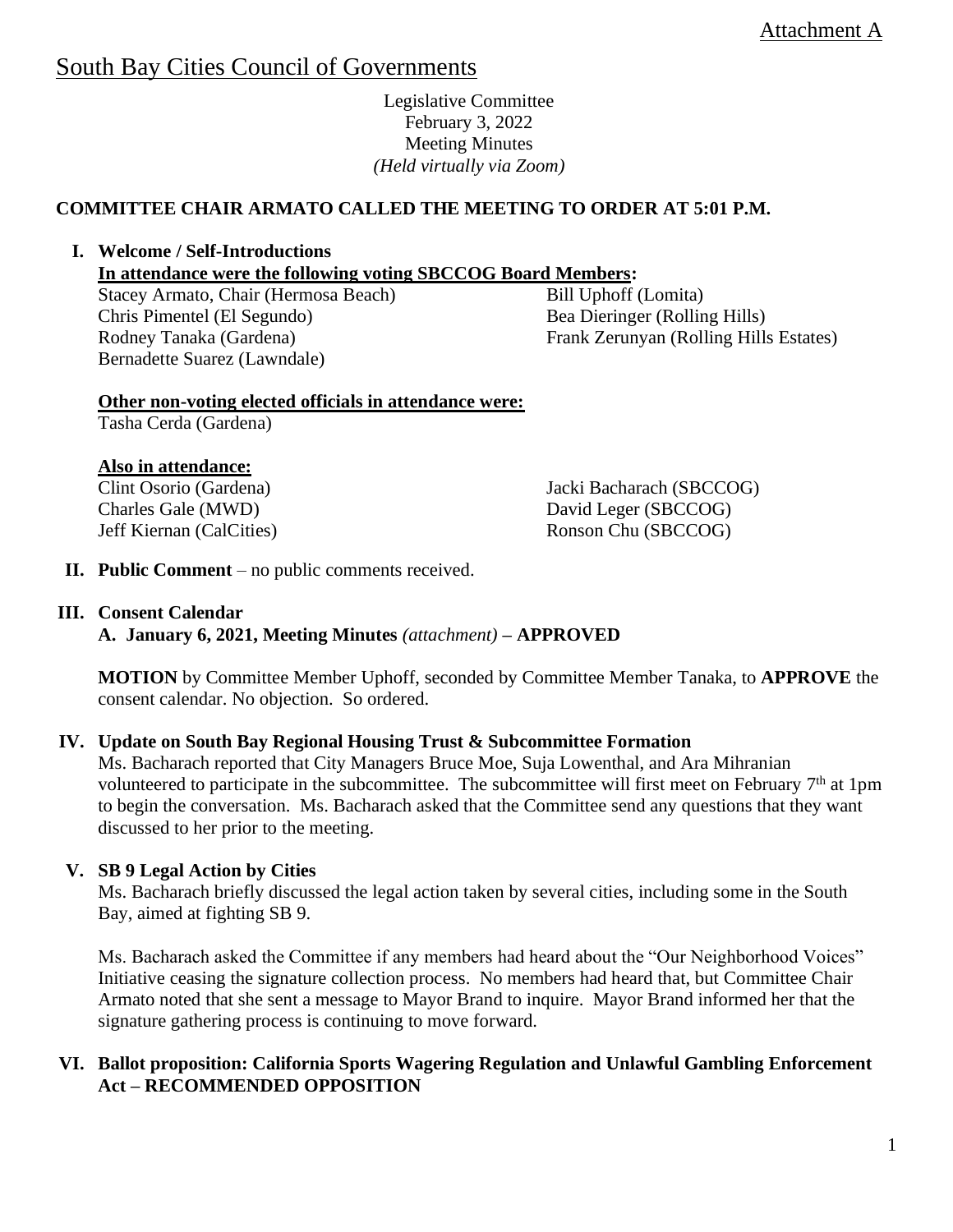Committee Member Suarez reported that the Gateway Cities COG recently voted to oppose the initiative. Despite legalized in-person sports wagering, roulette, and dice games, if passed, the initiative would negatively impact South Bay cities including Inglewood and Gardena by restricting sports wagering to federally recognized Indian tribes on Indian lands in the state or licensed racing associations. Committee Member Suarez made a motion to oppose the ballot proposition, which was seconded by Committee Member Tanaka. Committee Member Tanaka then noted that Gardena Mayor Cerda was trying to join the meeting and asked that the Committee hold off on the vote until she has had an opportunity to comment.

Mayor Cerda recommended the Committee hold off on taking a position as there are other initiatives still circulating and that the California Supreme Court is currently looking at the eligibility of this initiative being on the ballot. Committee Chair Armato asked Mayor Cerda why she was concerned that opposing this initiative would preclude the SBCCOG from supporting one that is favorable to cities. Mayor Cerda reiterated that she felt the action was premature.

Committee Member Suarez shared her concern that if the other initiatives fail to qualify, opponents of this initiative would have lost valuable time in opposing an initiative that is already qualified for the ballot. She went on to ask Mayor Cerda how far along in the signature gathering process the city-backed initiative was. Mayor Cerda noted that she does not have a specific signature count, but that the initiative is expected to qualify.

Committee Member Uphoff noted that he would recommend waiting until more is known about the other initiatives.

Committee Chair Armato noted that there was a motion on the floor.

**MOTION** by Committee Member Suarez, seconded by Committee Member Tanaka, to **RECOMMEND BOARD OPPOSITION** to the ballot proposition (19-0029A1). No objection. Abstention by Committee Member Tanaka. Motion passes. So ordered.

Committee Chair Armato thanked Mayor Cerda for her time and leadership on this issue and recommended she keep the Committee up to date on the city-backed initiative's status.

## **VII. Update on SBCCOG Proposals for Legislation and Advocacy**

#### **A. SBCCOG legislative proposals for micromobility device rebates and NEV plan**

Mr. Leger informed the Committee that Assemblymember Gipson had originally offered to introduce the two bills, however, was only able to move forward with the rebate bill this session. The NEV plan bill language had been drafted, but a new sponsor must be identified. SBCCOG staff will be reaching out to Assemblymember Muratsuchi to request his sponsorship.

#### **B. CPUC Net-Metering Proposed Rulemaking**

Ms. Bacharach explained that the CPUC had removed this item from the agenda at its last meeting. It was originally understood that the item would not be coming back in the near term. However, Ms. Bacharach heard that it may be temporary and that the item may in fact be heard by the CPUC. She recommended that cities remain engaged and continue to monitor the issue.

#### **C. Legislative Matrix – RECOMMENDED BOARD APPROVAL**

1. Federal Bill: "EVs for All" – SUPPORT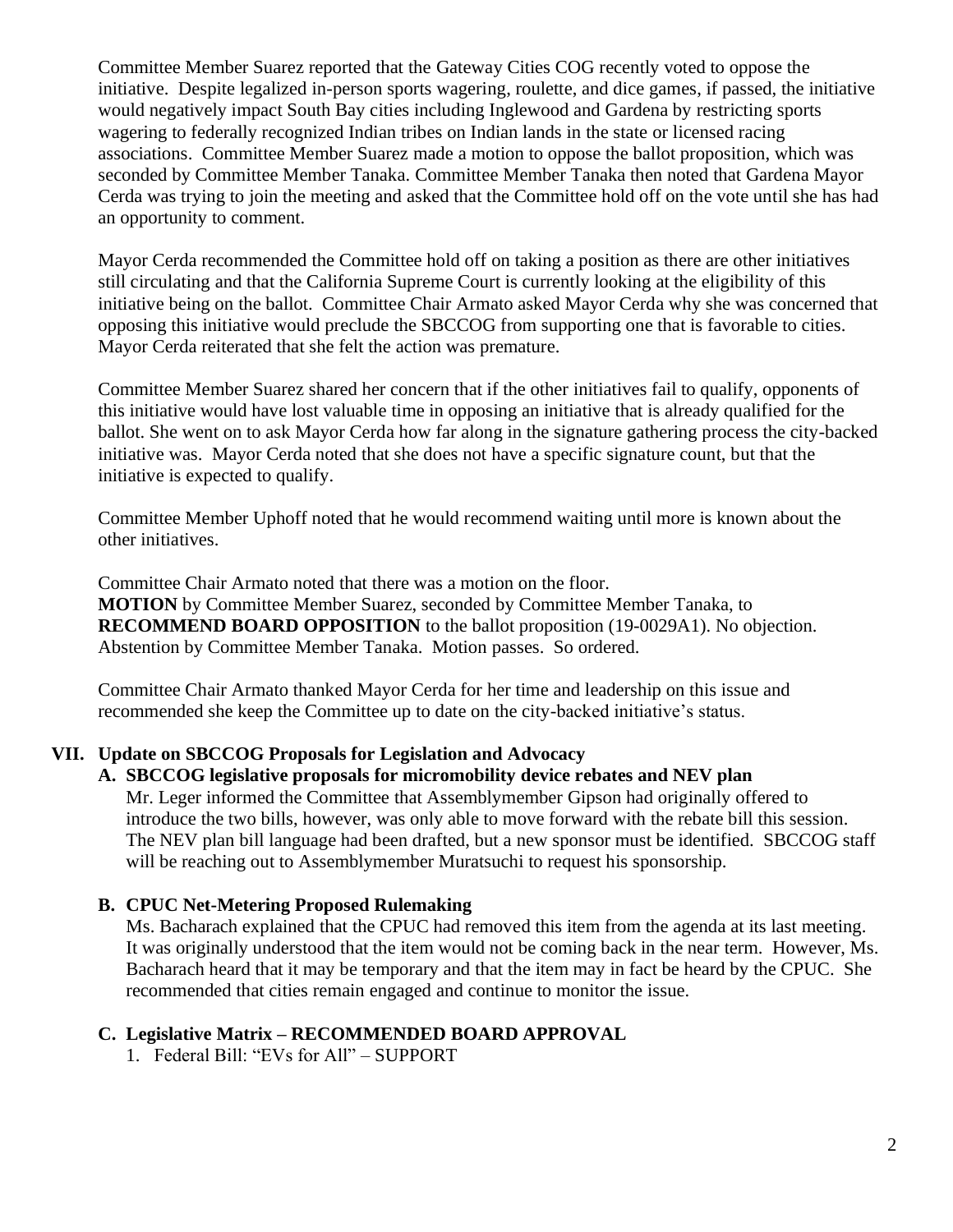## 2. SB 342: SCAQMD Board Membership – OPPOSE

Mr. Leger briefly reviewed the two proposed bills for consideration and the recommended positions.

Committee Member Dieringer expressed her concern with supporting the EVs for All bill without it being formally introduced and knowing exactly what it did. Ms. Bacharach explained that the bill would authorize funding to support EV car sharing programs at public housing sites nationwide. The Rancho San Pedro community currently has an EV car sharing program.

**MOTION** by Committee Member Uphoff, seconded by Committee Member Tanaka, to **RECOMMEND BOARD SUPPORT** for the EVs for All Act. No objection. So ordered.

**MOTION** by Committee Member Dieringer, seconded by Committee Member Tanaka, to **RECOMMEND BOARD OPPOSITION** to SB 342. No objection. So ordered.

# **VIII. Meeting Date Change**

Mr. Leger reviewed the results of the meeting date poll. The Committee decided to move forward with a change in meeting dates. Beginning in March, the Committee will meet on the 2<sup>nd</sup> Wednesday of each month at 5pm.

# **IX. Announcements / Adjournment**

Ms. Bacharach shared that Mr. Chu wanted to inform the Committee of an ongoing issue with housing vouchers provided to the County through the American Rescue Plan. He explained that the emergency housing vouchers were offered as a pandemic recovery tool, but too many are not being used. He went on to explain some of the issues including the lengthy approval process; short windows to identify an apartment; credit score requirements; landlords' unfriendliness to Section 8 vouchers; and compliance issues.

Mr. Chu went on to note that the County has started to incentivize landlords by offering to provide funding to pay for upgrade costs to bring units into compliance with the voucher requirements as part of the inspection process. Ms. Bacharach added that this issue has been brought to the attention of Supervisors Hahn and Mitchell as well. She asked the Committee if there was anything that they thought the SBCCOG should be doing to address the issue.

Committee Member Dieringer noted the County may want to consider other legal protections such as hold-harmless agreements in exchange for accepting the vouchers. There appears to be a lot of risk to the landlord that they may not want to take on.

Committee Chair Armato added that although some voucher recipients may be a risk, that overall, Section 8 recipients are among the best tenants due to the long wait-periods to be accepted. There may be need for an educational effort.

Committee Member Suarez shared that she used to work in property management and that in addition to the frustrations surrounding the inspection process, many landlords need on-time and consistent payments in order to meet mortgage responsibilities.

Committee Chair Armato recommended that SBCCOG staff prepare a FAQ sheet on Section 8 and start